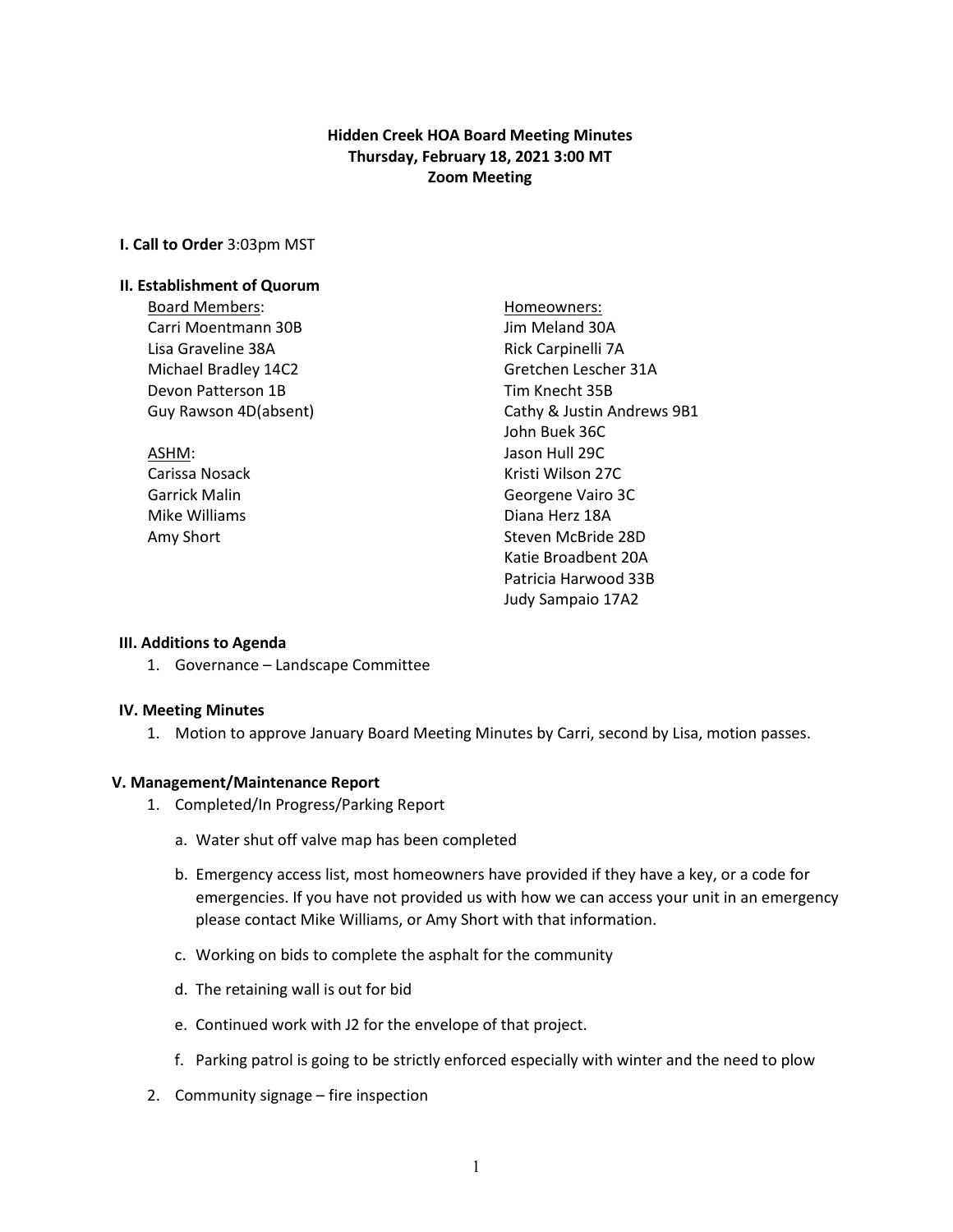a. Complying with fire code as requested by the fire department.

## **VI. Finance Report**

- 1. January Financials (not prepared due to timing of monthly meeting)
- 2. Special Assessment Collection/Late Fees
	- a. Homeowners received first of four monthly assessments on the February billing statements. The monthly assessments will be assessed by  $20<sup>th</sup>$  of each month. There will be a report generated for the Board regarding the first month's collection for the March meeting.

## **VII. Governance**

- 1. Ratify Email Actions
	- a. Formation of Ad Hoc Re-Write Committee motion by Carri, second by Lisa, motion passes.
		- i. Katie Broadbent as Co-Chair, Tim Knecht as Co-Chair, Georgene Vairo, Kristi Wilson, David Knecht, Thomas Eastwick. Carri Moentmann will be the Board Liaison to the Re-Write Committee.
	- b. Insurance carrier change to Auto Owners, (reviewed and recommended by the Finance Committee), motion to approve new insurance by Michael, second by Devon, motion passes.
- 2. Landscape
	- a. Board discussed the community signage required by fire department. The use of large landscape boulders as identifiers was preferred over more metal signage in the community.
	- b. Board discussed the need for a landscape committee to assist the Board. Looking for other homeowners to volunteer in order to start the landscape committee. If you are interested please email Amy Short [ashort@allseasonshoa.com.](mailto:ashort@allseasonshoa.com) Proposed plan is to have an email sent to homeowners asking for volunteers, Board to officially form the committee having Michael Bradley serve as the liaison for the Board.
- 3. Asphalt
	- a. Board currently has received 3 bids for the asphalt work in the Georgetown areas. Need to include and area on Willow Creek not completed by Morgan Asphalt last year. Morgan did not receive compensation for the oversight of the area on Willow Creek.
	- b. Mountain Regional Water has agreed to apply fill gravel to the areas along Cedar Lane to provide a temporary fix until the asphalt work can be completed.
	- c. Bids are underway for the retaining wall at the Lakeview parking lot. The retaining wall needs to be completed before asphalt work can begin.
- 4. ARC Update of Remodel Application, Privacy Screen Standard
	- a. Waiting for legal review of the revised remodel application